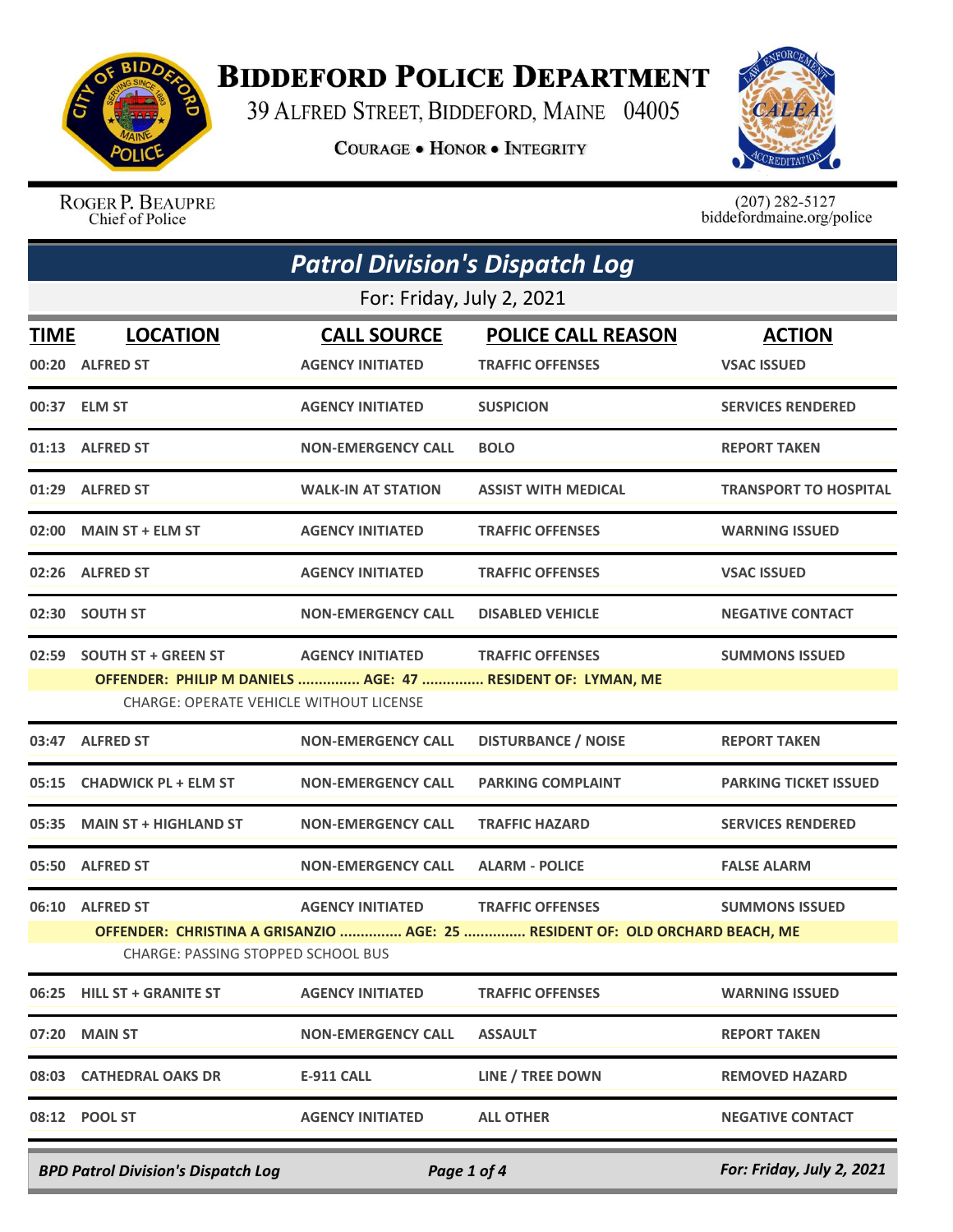| <u>TIME</u> | <b>LOCATION</b>                | <b>CALL SOURCE</b>                               | <b>POLICE CALL REASON</b>                                    | <b>ACTION</b>               |
|-------------|--------------------------------|--------------------------------------------------|--------------------------------------------------------------|-----------------------------|
| 08:56       | <b>ALFRED ST</b>               | <b>OTHER</b>                                     | <b>PAPERWORK</b>                                             | <b>SERVICES RENDERED</b>    |
|             |                                |                                                  | OFFENDER: JOSHUA A PARSONS  AGE: 40  RESIDENT OF: HOLLIS, ME |                             |
|             |                                | CHARGE: THEFT BY UNAUTHORIZED TAKING OR TRANSFER |                                                              |                             |
| 09:15       | <b>SACO FALLS WAY</b>          | <b>NON-EMERGENCY CALL</b>                        | <b>VEHICLE CRASH - POLICE ONLY</b>                           | <b>REPORT TAKEN</b>         |
| 09:26       | <b>MAIN ST</b>                 | <b>NON-EMERGENCY CALL</b>                        | <b>VEHICLE CRASH - POLICE ONLY</b>                           | <b>SERVICES RENDERED</b>    |
| 09:33       | <b>FORTUNES ROCKS RD</b>       | <b>AGENCY INITIATED</b>                          | <b>COMMUNITY ENGAGEMENT</b>                                  | <b>NO VIOLATION</b>         |
| 09:34       | <b>MAIN ST</b>                 | <b>NON-EMERGENCY CALL</b>                        | <b>CRIMINAL MISCHIEF</b>                                     | <b>REPORT TAKEN</b>         |
|             | 09:36 ALFRED ST                | <b>E-911 CALL</b>                                | <b>DRUG</b>                                                  | <b>SERVICES RENDERED</b>    |
| 09:39       | <b>BEACH HOUSE LN</b>          | <b>AGENCY INITIATED</b>                          | <b>COMMUNITY ENGAGEMENT</b>                                  | <b>NO VIOLATION</b>         |
| 11:17       | <b>MAIN ST + MAPLEWOOD AVE</b> | <b>AGENCY INITIATED</b>                          | <b>TRAFFIC OFFENSES</b>                                      | <b>WARNING ISSUED</b>       |
|             | 11:21 ALFRED ST                | <b>OTHER</b>                                     | <b>DRUG BOX</b>                                              | <b>SERVICES RENDERED</b>    |
|             | 11:33 BOULDER WAY              | <b>NON-EMERGENCY CALL</b>                        | <b>VEHICLE CRASH - POLICE ONLY</b>                           | <b>NEGATIVE CONTACT</b>     |
| 12:04       | <b>SACO FALLS WAY</b>          | <b>NON-EMERGENCY CALL</b>                        | <b>ANIMAL COMPLAINT</b>                                      | <b>SERVICES RENDERED</b>    |
| 12:13       | <b>HILL ST</b>                 | <b>AGENCY INITIATED</b>                          | <b>PAPERWORK</b>                                             | <b>PAPERWORK NOT SERVED</b> |
| 12:39       | <b>DARTMOUTH ST + RUGBY ST</b> | <b>AGENCY INITIATED</b>                          | <b>TRAFFIC OFFENSES</b>                                      | <b>WARNING ISSUED</b>       |
|             | 12:46 ALFRED ST                | <b>E-911 CALL</b>                                | <b>VEHICLE CRASH - POLICE ONLY</b>                           | <b>STATE FORM TAKEN</b>     |
|             | 12:58 MAY ST                   | <b>AGENCY INITIATED</b>                          | <b>TRAFFIC OFFENSES</b>                                      | <b>VSAC ISSUED</b>          |
|             | 13:01 HERON COVE               | <b>NON-EMERGENCY CALL</b>                        | <b>PARKING COMPLAINT</b>                                     | <b>SERVICES RENDERED</b>    |
|             | 13:12 MARINER WAY              | <b>NON-EMERGENCY CALL</b>                        | <b>VEHICLE CRASH - POLICE ONLY</b>                           | <b>STATE FORM TAKEN</b>     |
|             | 13:23 ELM ST                   | <b>AGENCY INITIATED</b>                          | <b>OUT FOR FOLLOW UP</b>                                     | <b>SERVICES RENDERED</b>    |
|             | 13:25 WASHINGTON ST            | <b>NON-EMERGENCY CALL</b>                        | <b>CRIMINAL MISCHIEF</b>                                     | <b>UNFOUNDED</b>            |
|             | 13:52 BUZZELL RD               | <b>NON-EMERGENCY CALL</b>                        | <b>BURGLARY OF A MOTOR VEHICLE</b>                           | <b>SERVICES RENDERED</b>    |
|             | 14:18 NEWTOWN RD               | <b>NON-EMERGENCY CALL</b>                        | <b>ARTICLES LOST/FOUND</b>                                   | <b>REPORT TAKEN</b>         |
|             | 14:41 ALFRED ST                | <b>E-911 CALL</b>                                | <b>BOLO</b>                                                  | <b>NEGATIVE CONTACT</b>     |
|             | 14:58 BOULDER WAY              | <b>NON-EMERGENCY CALL</b>                        | <b>OUT FOR FOLLOW UP</b>                                     | <b>SERVICES RENDERED</b>    |
|             | 14:58 WINTER ST                | <b>AGENCY INITIATED</b>                          | <b>ANIMAL COMPLAINT</b>                                      | <b>NEGATIVE CONTACT</b>     |
|             | 15:03 ALFRED ST                | <b>AGENCY INITIATED</b>                          | <b>PAPERWORK</b>                                             | <b>SERVICES RENDERED</b>    |
|             |                                |                                                  |                                                              |                             |

*BPD Patrol Division's Dispatch Log Page 2 of 4 For: Friday, July 2, 2021*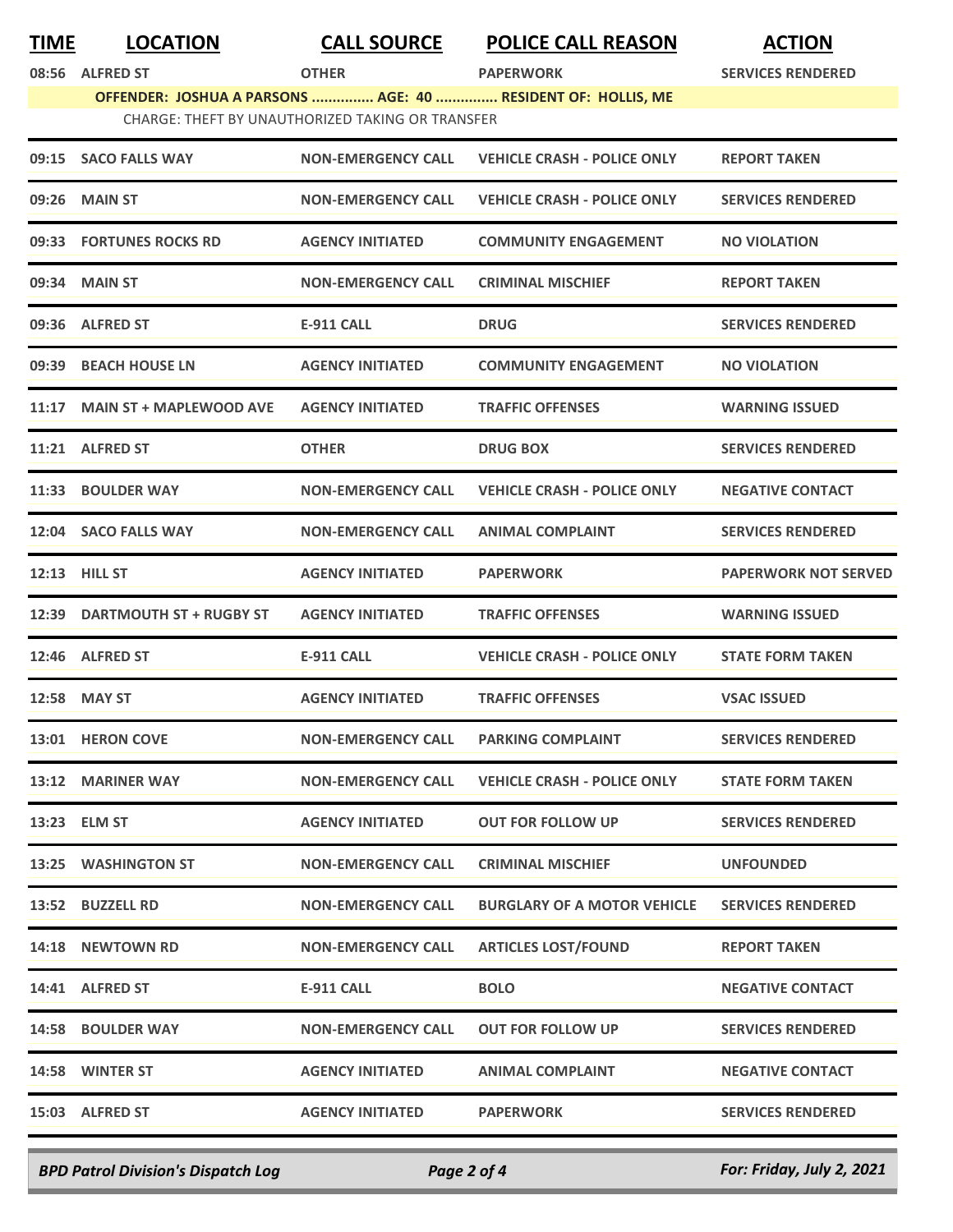| <b>TIME</b> | <b>LOCATION</b>                                                         | <b>CALL SOURCE</b>                                                | <b>POLICE CALL REASON</b>                                      | <b>ACTION</b>             |
|-------------|-------------------------------------------------------------------------|-------------------------------------------------------------------|----------------------------------------------------------------|---------------------------|
|             | 15:19 ELM ST + CHERRY LN                                                | <b>AGENCY INITIATED</b>                                           | <b>DISABLED VEHICLE</b>                                        | <b>SERVICES RENDERED</b>  |
|             | 15:38 PROSPECT ST                                                       | <b>NON-EMERGENCY CALL</b>                                         | <b>BOLO</b>                                                    | <b>NEGATIVE CONTACT</b>   |
|             | 15:43 ELM ST + MAIN ST                                                  | <b>WALK-IN AT STATION</b>                                         | <b>VEHICLE CRASH - POLICE ONLY</b>                             | <b>SERVICES RENDERED</b>  |
|             | 15:46 ALFRED ST                                                         | <b>AGENCY INITIATED</b>                                           | <b>OUT FOR FOLLOW UP</b>                                       | <b>SERVICES RENDERED</b>  |
|             | <b>16:03 MAIN ST</b>                                                    | <b>AGENCY INITIATED</b>                                           | <b>COMMUNITY ENGAGEMENT</b>                                    | <b>NEGATIVE CONTACT</b>   |
|             | 16:06 HILL ST + FREE ST                                                 | <b>AGENCY INITIATED</b>                                           | <b>TRAFFIC OFFENSES</b>                                        | <b>WARNING ISSUED</b>     |
|             | <b>16:11 MAIN ST</b>                                                    | <b>NON-EMERGENCY CALL</b>                                         | <b>ASSIST OTHER AGENCY</b>                                     | <b>NEGATIVE CONTACT</b>   |
|             | 16:23 GEORGE ST                                                         | <b>NON-EMERGENCY CALL</b>                                         | <b>DISTURBANCE / NOISE</b>                                     | <b>SERVICES RENDERED</b>  |
| 16:45       | <b>MARINER WAY</b>                                                      | <b>AGENCY INITIATED</b>                                           | <b>OUT FOR FOLLOW UP</b>                                       | <b>SERVICES RENDERED</b>  |
|             | 16:52 ALFRED ST                                                         | <b>NON-EMERGENCY CALL</b>                                         | <b>SUSPICION</b>                                               | <b>NEGATIVE CONTACT</b>   |
|             | 17:11 WEST ST                                                           | <b>E-911 CALL</b>                                                 | <b>DOMESTIC COMPLAINTS</b>                                     | <b>REPORT TAKEN</b>       |
|             | 17:21 INNER CIR                                                         | <b>NON-EMERGENCY CALL</b>                                         | <b>CRIM THREAT / TERRORIZING</b>                               | <b>REPORT TAKEN</b>       |
|             | 17:35 ELM ST                                                            | <b>AGENCY INITIATED</b>                                           | <b>TRAFFIC OFFENSES</b>                                        | <b>NO ACTION REQUIRED</b> |
|             | <b>17:42 GREEN ST</b>                                                   | <b>NON-EMERGENCY CALL</b>                                         | <b>SUSPICION</b>                                               | <b>NEGATIVE CONTACT</b>   |
|             | 17:52 WILLETT ST + HILL ST                                              | <b>NON-EMERGENCY CALL</b>                                         | <b>DISTURBANCE / NOISE</b>                                     | <b>GONE ON ARRIVAL</b>    |
|             | 17:55 ALFRED ST                                                         | <b>NON-EMERGENCY CALL</b>                                         | <b>DISTURBANCE / NOISE</b>                                     | <b>GONE ON ARRIVAL</b>    |
|             | 19:00 BRADBURY ST                                                       | <b>NON-EMERGENCY CALL</b>                                         | <b>DISTURBANCE / NOISE</b>                                     | <b>UNFOUNDED</b>          |
| 19:05       | <b>MAIN ST + ELM ST</b>                                                 | <b>AGENCY INITIATED</b>                                           | <b>WARRANT ARREST</b>                                          | <b>ARREST(S) MADE</b>     |
|             | <b>CHARGE: VIOLATING CONDITION OF RELEASE</b><br>CHARGE: WARRANT ARREST | CHARGE: REFUSING TO SUBMIT TO ARREST OR DETENTION, PHYSICAL FORCE | OFFENDER: NICOLAS A YOUNG  AGE: 32  RESIDENT OF: BIDDEFORD, ME |                           |
|             | 19:40 HILL ST + COTTAGE ST                                              | <b>AGENCY INITIATED</b>                                           | <b>TRAFFIC OFFENSES</b>                                        | <b>WARNING ISSUED</b>     |
|             | 20:24 MT PLEASANT ST                                                    | E-911 CALL                                                        | <b>DISTURBANCE / NOISE</b>                                     | <b>REPORT TAKEN</b>       |
|             | 20:47 SULLIVAN ST                                                       | <b>NON-EMERGENCY CALL</b>                                         | <b>BURGLARY OF A MOTOR VEHICLE</b>                             | <b>REPORT TAKEN</b>       |
|             | 21:09 MAY ST                                                            | <b>NON-EMERGENCY CALL</b>                                         | <b>FIREWORKS COMPLAINT</b>                                     | <b>NEGATIVE CONTACT</b>   |
|             | 21:24 ALFRED ST                                                         | <b>NON-EMERGENCY CALL</b>                                         | <b>DRUG</b>                                                    | <b>SERVICES RENDERED</b>  |
|             | 21:32 ALFRED ST                                                         | <b>E-911 CALL</b>                                                 | <b>ALL OTHER</b>                                               | <b>UNFOUNDED</b>          |
|             | <b>BPD Patrol Division's Dispatch Log</b>                               | Page 3 of 4                                                       |                                                                | For: Friday, July 2, 2021 |